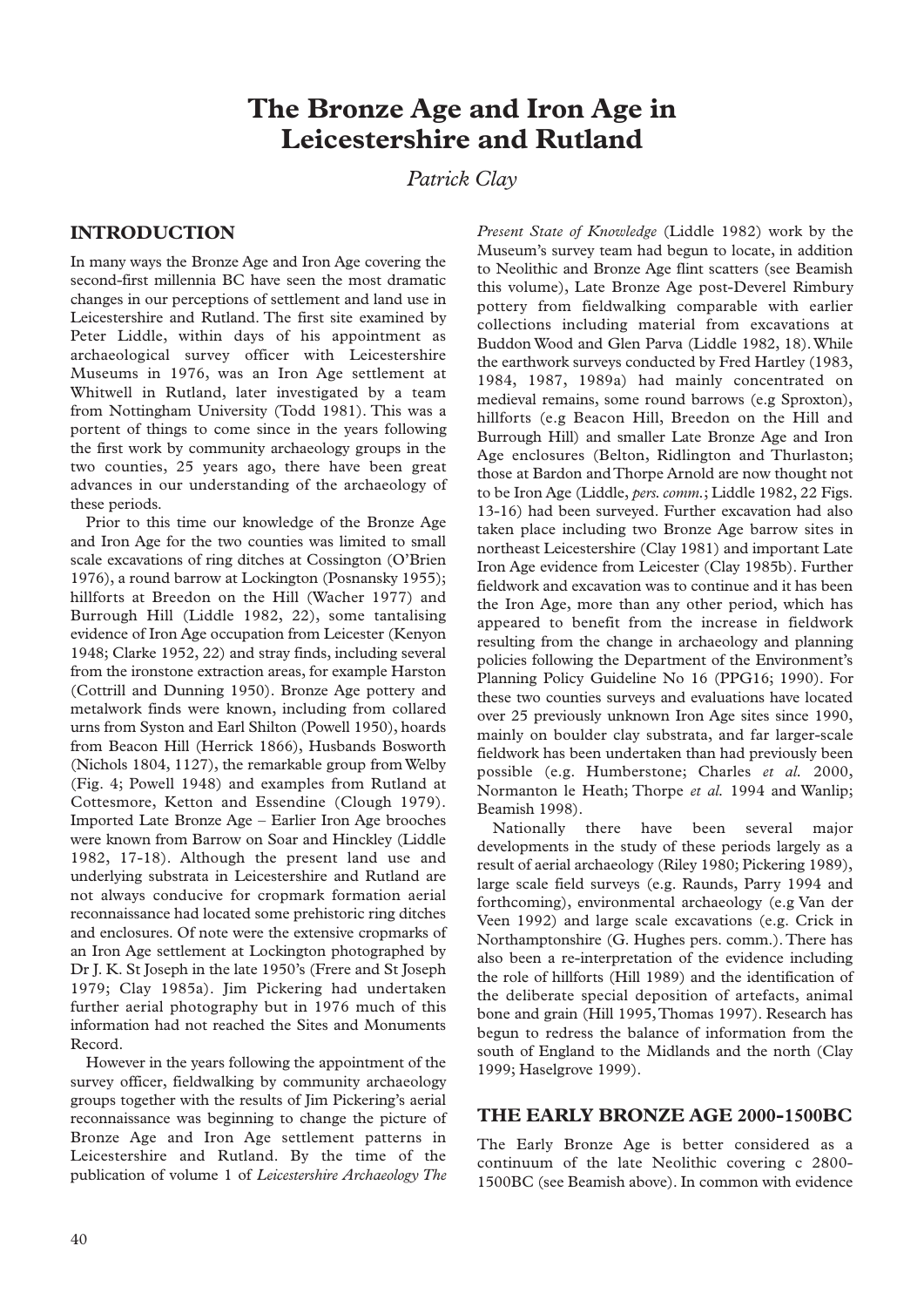from other areas of Britain, the most abundant form of Early Bronze Age monument from the two counties is the round barrow, 27 of which show evidence of surviving mounds. While most of the 250 ringditches recorded from cropmarks on the SMR are likely to denote ploughed-out round barrows others may be small ceremonial enclosures (e.g. Melton Mowbray; Finn 1998). Examples of round barrows and ring ditches have been excavated at Cossington (O'Brien 1976; Sturgess and Ripper 2000), Eaton (Clay 1981), Lockington (Posnansky 1955; Hughes 2000 – see Beamish this volume), Melton Mowbray (Finn 1998), Oakham (Clay 1998), Sproxton (Clay 1981) and Tixover (Beamish 1992). At Sproxton a multi-phase round barrow, with two phases of timber circles and concentric stone kerbs, was excavated (Clay 1981). Pre-burial excarnation prior to cremation has been suggested (Stirland 1981) while differential burning suggests that the body remained partially articulated and was laid face down with a pyre build over it. Three satellites and one secondary burial were located with radiocarbon dates suggesting use of the mound over a 200-year period from c.1950 -1750 cal BC (Fig. 1). At Eaton a sequence of four centrally placed burials saw a succession of a cremation in a plank built oak coffin, an inhumation in a monoxylous (tree trunk) coffin, followed by a cremation in an organic container and a further inhumation. A sequence of four concentric ring ditches denotes successive enlargement of the monument while radiocarbon dates suggest use of the mound around 1900-1800 Cal BC (Clay 1981).

Early Bronze Age pottery is known from several locations in Leicestershire and Rutland including examples of Beaker, Collared urn and food vessel. Metalwork has been recorded as stray finds or occasionally in association with other material, often in Beaker contexts.



**Fig. 1. Aerial view of the excavation of a multi-phase Bronze Age round barrow at Sproxton (north to the bottom). A sequence of concentric timber stake circles was later covered by a mound surrounded by two concentric stone kerbs. Finally material from an encircling ring ditch provided a stone capping. The trench seen running from the north towards the centre of the mound was excavated in 1860 by Thomas Bateman, and missed the central burial by 100mm (from Clay 1981).**



**Fig. 2. Middle Bronze Age cremation urn during excavation of the large-scale cemetery at Eye Kettleby, Melton Mowbray.**

#### **MIDDLE BRONZE AGE 100BC – 1000BC**

Middle Bronze Age evidence is mainly found in the form of metalwork, pottery and lithics. There are no known settlement sites from this period although some possible settlement areas, identified from Late Neolithic-Early Bronze Age flint scatters (Clay 1999; Beamish this volume), may continue into the Middle Bronze Age. Similarly some barrows and ring-ditches may date from this period and re-use of Early Bronze Age ceremonial sites in the Middle Bronze Age is known from various sites including examples from Castle Donington (J. Coward *pers. comm.*), Cossington (O'Brien 1976), Melton Mowbray (Finn 1998) and Tixover (Beamish 1992). Flat cemeteries are known from Cossington (O'Brien 1976) and Melton Mowbray (Fig. 2; Finn 1998) with other possible examples from Barwell and Stathern (Liddle 1982, 13). The cemetery at Eye Kettleby is one of the largest recorded from Britain comprising over eighty cremations, thirty in urns, located close to Early Bronze Age ring ditches. Middle Bronze Age metalwork, mainly from stray finds, includes side-looped spearheads, palstaves and longbladed rapiers.

Pollen, insect and plant macrofossil analyses from a Middle Bronze Age palaeochannel at Croft (Rosseff *et al.* forthcoming) indicates a change from the mixed woodland of the Neolithic with an increase in Alder while grass pollen, cereal pollen and plant remains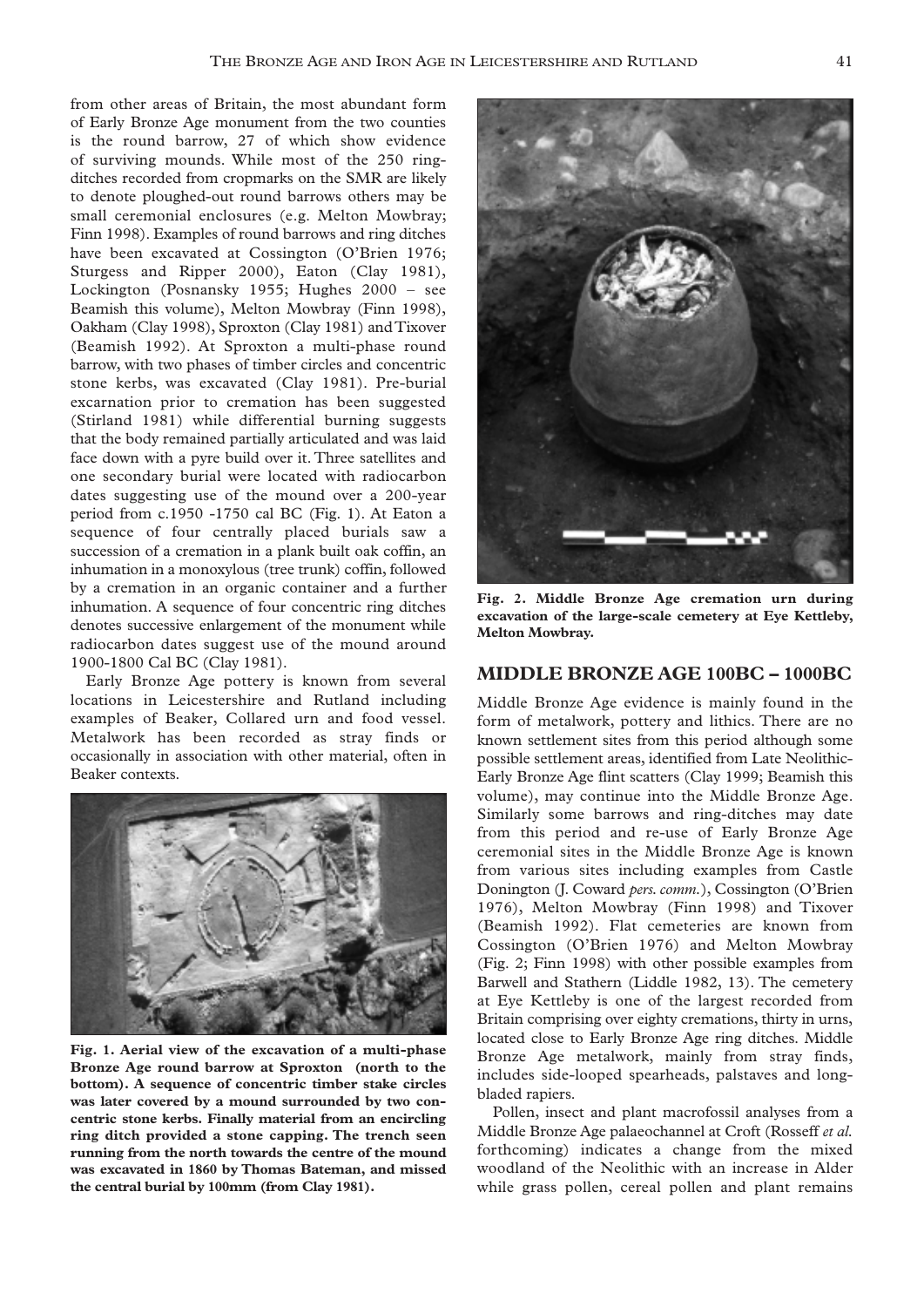

**Fig. 3. A Late Bronze Age rectangular building at Eye Kettleby, Melton Mowbray (plan by N.Finn courtesy of University of Leicester Archaeological Services).**

suggest some nearby cultivated or disturbed land. At Castle Donington similar environmental information from a Middle Bronze Age palaeochannel shows limited woodland and an increase in meadowland and pastureland species (A. Monckton *pers. comm.*). The earliest evidence of spelt wheat is from charred remains from a Middle Bronze Age pit group at Lockington (c.1425-1260 Cal BC; Monckton 1995).

### **LATE BRONZE AGE – Earlier Iron Age 1000-500BC**

Late Bronze Age - Earlier Iron Age evidence is rare in the two counties and often relies on diagnostic ceramic material that has poor survival qualities within surface scatters (Jackson and Denham forthcoming), while some undated cropmarks may be of sites with origins in this period. The majority of known sites are from areas with clay substrata with an average altitude of 105.75m O.D and an average distance from water sources of 0.7km (Clay 2002).

Late Bronze Age settlements are known at Glen Parva (Liddle 1982, 19), Kirby Muxloe (Cooper 1994), Melton Mowbray, Eye Kettleby (Finn 1998) and Ridlington in Rutland (Beamish 1997).The Eye Kettleby settlement included a rectangular building of post hole and beam slot construction with post Deverel Rimbury pottery from surrounding rubbish pits suggesting use from about the 11th-9th centuries BC (Fig. 3). Circular buildings are more common on Late Bronze Age settlements and these have been found at Willow Farm,

Castle Donington, Kirby Muxloe, Glen Parva and Ridlington.

Hilltop sites are known from Buddon Wood; Mountsorrel (Liddle 1982, 20) and possibly Beacon Hill, Woodhouse Eaves (Liddle 1982, 19) while the two developed hillforts at Breedon on the Hill and Burrough Hill (Kenyon 1950, 26; Wacher 1964; 1977) may have Late Bronze Age origins. A smaller defended earthwork site of possible late Bronze Age date is known from Ridlington, Rutland, although recent research suggests this may be part of a larger complex (M. Beamish *pers. comm.*).

The beginning of the first millennium BC has been interpreted as a period of climatic deterioration although its impact on this part of central England is uncertain. This area has provided few pollen diagrams and consequently information on the environment and any climatic change is scarce. Pollen diagrams are known from Croft (Rosseff *et al.* forthcoming), Hemington, Kirby Muxloe (Brown forthcoming) and Oakham (J. Greig *pers. comm.*) which, together with land snail faunal evidence from Tixover (Monckton 1995), suggest an increase in clearance and grassland from the Late Bronze Age that continues throughout the first millennium BC. Cereal cultivation is less common but is known from Late Bronze Age contexts at Kirby Muxloe (Cooper 1994) where charred cereal grain and chaff were present in small quantities including barley, bread wheat type, spelt and emmer (Monckton 1995).

This period also saw the beginnings of an increase in land management with the introduction of extensive field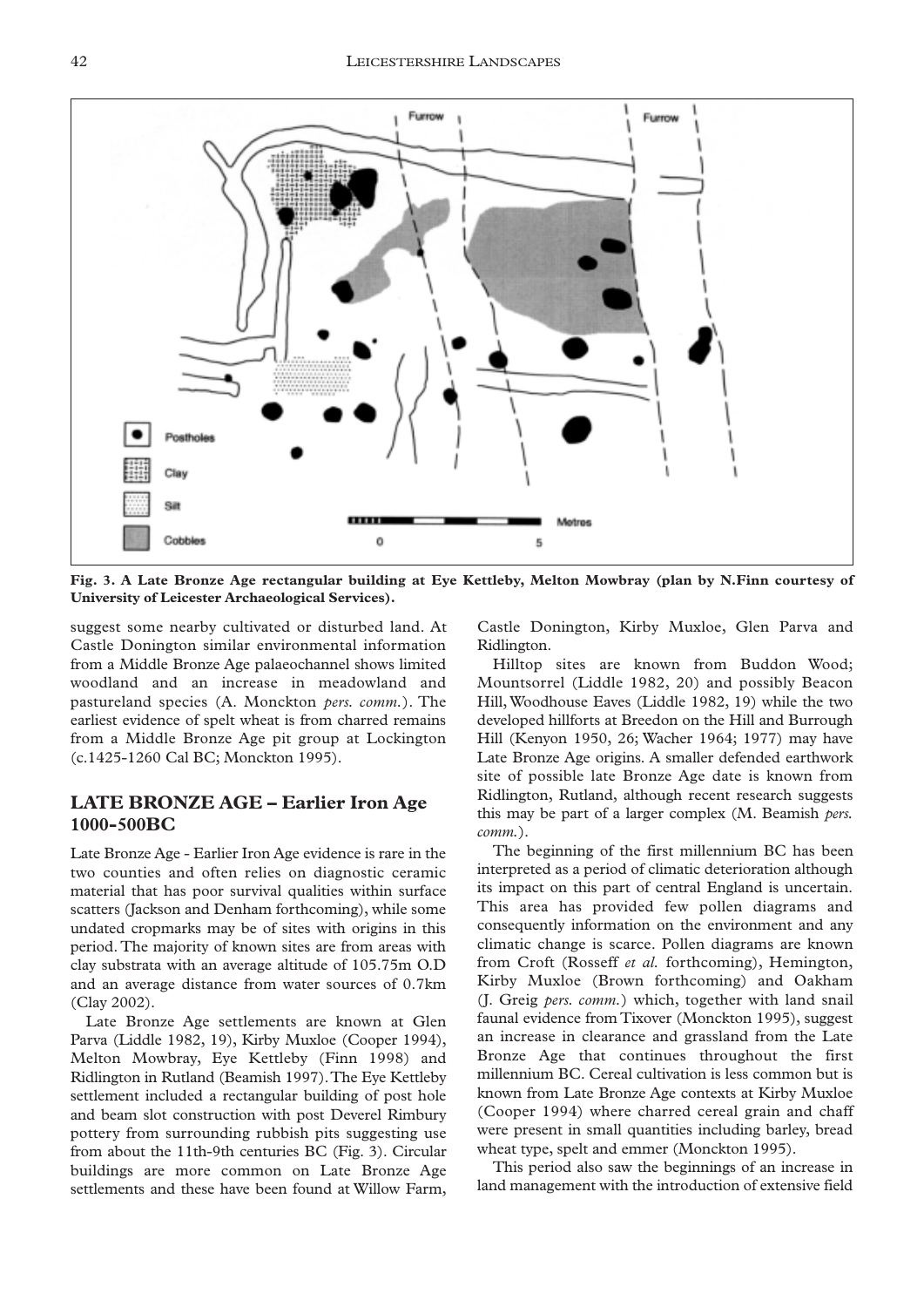and long distance boundary systems. These may have originated as pit clusters such as those located at Lockington (Meek 1995, 2000) and Castle Donington (Coward and Ripper 1998) in the Trent valley, serving as markers in areas where land was maintained for common use as pasture by different groups (Taylor 1996). These markers may have been replaced in some cases by interrupted banks and lines of pits showing division of land while enabling access for different groups. Pit alignments such as these are known from many different areas including Eye Kettleby where they may have been parts of field systems connected to the settlement. Towards the middle of the first millennium BC some of these pit alignments are replaced by single and multiple ditched systems perhaps reflecting a change towards making the areas less accessible in response to a change away from using these areas in common. Double ditched systems have been examined at Tixover, Ridlington and Preston in Rutland (Beamish 1992; 1997) while a triple ditch system sampled at Ketton showed evidence of primary filling during the Earlier Iron Age but with continued use into the Later Iron Age (Mackie 1993).

Ceremonial and burial sites are rare for the early part of the period and some Middle - Late Bronze Age flat burial cemeteries may have continued to be used into the first millennium BC.

The deliberate deposition of metalwork hoards is a phenomenon noted in many parts of Britain during the Late Bronze Age although interpretations for the reasons

for their deposition vary. Seven Late Bronze Age hoards are known from Leicestershire and Rutland with of particular note, those from Beacon Hill, (near Woodhouse Eaves) and Welby. The Beacon Hill hoard consists of a socketed axe, two leaf-shaped spearheads and a socketed gouge, which was located in a pit within the bounds of a hill-top enclosure (Herrick 1866; Liddle 1982, 17). A half-mould for a socketed axe was found nearby which suggests that metal-working was being undertaken nearby. At Welby a remarkable collection of metalwork was found comprising a 'founders hoard'.The assemblage, which included three socketed axes, a leafshaped spearhead, a sword, a carinated cup, cauldron handles and slided discs, has parallels from Hungary and the surrounding area (Powell 1948).

A burnt mound consisting of heated pebble debris and an associated timber lined trough has been recorded at Watermead Park, Wanlip, adjacent to a timber bridge (Ripper 1997). Butchered cattle bones from adjacent palaeochannels at both this site and another from Castle Donington might suggest that cooking/feasting may have been taking place, although other alternative interpretations including saunas are suggested from similar sites in the West Midlands (Hodder and Barfield 1990). Two skulls were located within a palaeochannel deposit close to the burnt mound and timber bridge at Wanlip (Ripper 1997). One of the skulls has been radio-carbon dated to 990-830 CAL BC while cut marks on its atlas vertebra may indicate



**Fig. 4. Plan of the middle Iron Age site at Wanlip (from Beamish 1998).**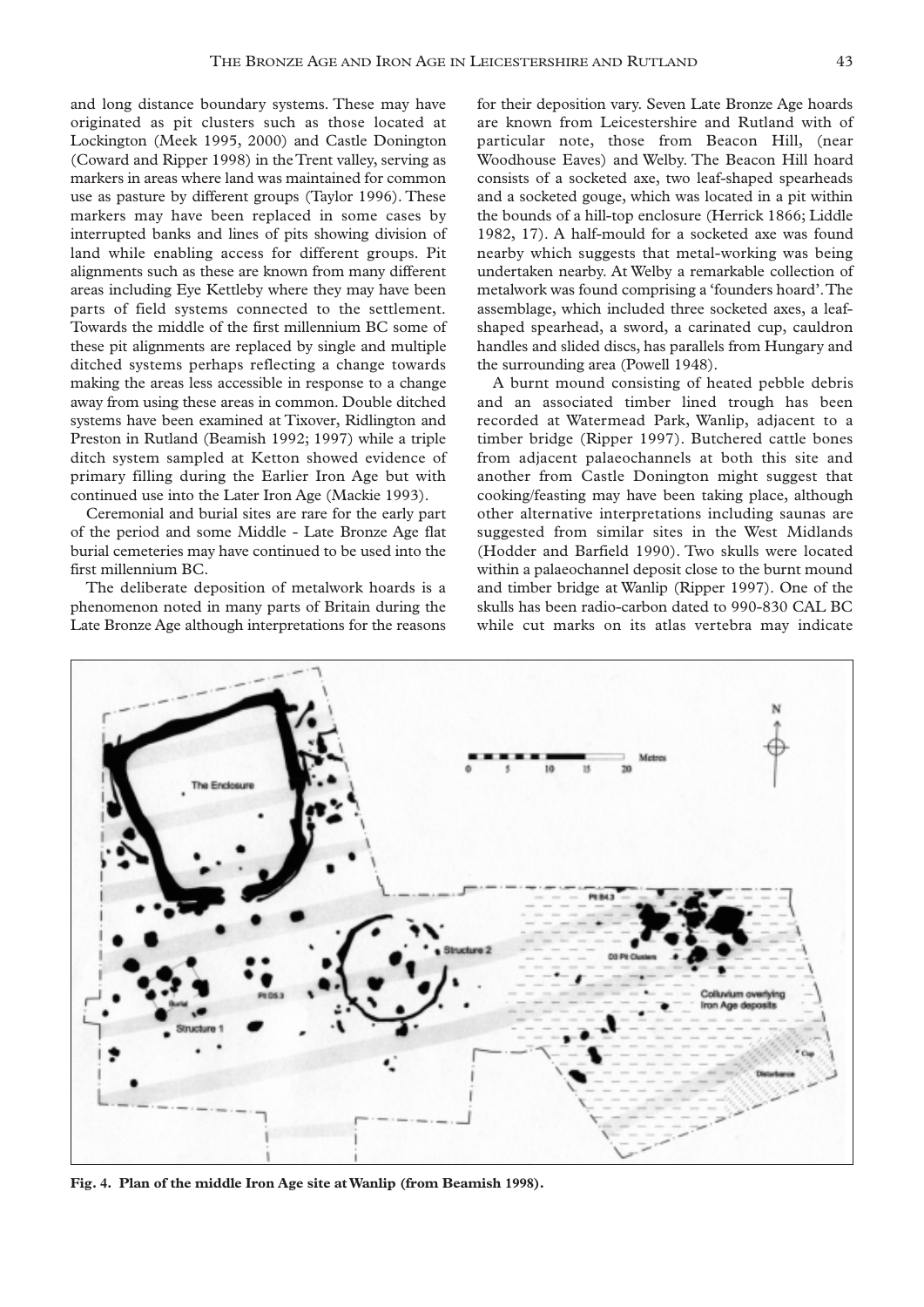decapitation before ritual deposition either in the river or surrounding marsh.

Small settlements appear to be the most common type during the mid -first millennium BC. Typical of these was one at Wanlip, in the Soar valley, excavated in advance of the construction of the A46 Leicester Western by-pass (Fig. 4; Beamish 1998).This comprised a small farmstead which radiocarbon and thermoluminescence dating suggests was in use between *c.* 450 and 350 BC.The settlement appears to have been well organised with its inhabitants having an awareness of their position in the world, building their structures with reference to cosmological events.These included circular buildings using ring groove foundations, some of which showed evidence of polygonal construction (Beamish 1998, 30-1). Tending livestock would have been of importance and a small rectangular ditched enclosure would have been used for managing herds entering from a droveway to the south or from pasturing on the floodplain to the east. Some grain and legumes were grown and consumed while some wild foods were still hunted and gathered. Special deposition of placed artefacts in pits was taking place including groups of pottery, querns and charred grain (Beamish 1998, 40-1). A cremation burial was also located, placed centrally within a four-post rectangular building (Beamish 1998, 28-9) close to evidence of domestic activity perhaps indicating a trend towards ritual being incorporated into the context of everyday life.

Most of the resources used at the settlement, including pottery and quernstones, were made from materials found in or near the valley. The pottery used on the site includes jars and bowls decorated with regular and irregular scoring and combing (East Midlands Scored ware; Elsdon 1992). This style of pottery has a long life, perhaps originating in the 5th century BC (Marsden 1998). Sooting on the outside of larger vessels suggests that they were used as cooking pots while the absence of sooting supports their use as storage jars. Some smaller cups and bowls would have been used as drinking containers. The different rock fragments in the pottery fabrics suggests movement of raw materials or finished items from Charnwood Forest and the eastern Jurassic ridge to the Leicester area. Examination of the worked flint from Wanlip suggests that it continued to be manufactured and used into the mid-first millennium BC (Cooper and Humphrey 1998; Young and Humphrey 1999).

#### **THE LATER IRON AGE 500BC-AD43**

The Later Iron Age sees an expansion of settlement and agricultural land-use. For the first time previously unsettled areas including the boulder clay plateaux were settled and farmed with environmental evidence again suggesting an emphasis on pastoralism. The settlement evidence interpreted from cropmarks (Pickering and Hartley 1985; Hartley 1989b), earthworks, artefact scatters (querns and pottery) and excavated data suggest

a growing population operating within a tribal system, with increased trading contacts. The Leicestershire and Rutland Sites and Monuments Record include over 220 Later Iron Age sites.These show an average height above sea level of 103m O.D, a preference for a south-facing aspect and an average distance to water of 0.4 km. The extensive fieldwalking survey areas at Medbourne (Clay 1996, 2002; Liddle 1994) and the Langtons (P. Bowman *pers. comm.*) located Later Iron Age sites every 1.8 -2 sq km.

The settlements of this period can be divided into different types, ranging in size from small farmsteads to hillforts or extensive lowland settlements. Farmsteads were both unenclosed and enclosed, the latter usually showing evidence of having unenclosed origins when excavated. The enclosures come in circular, oval, 'D' shaped and sub-rectangular forms and some have survived as earthworks (Liddle 1982, 22). Excavation and watching briefs at Enderby have located two *foci* of Iron Age occupation consisting of several circular buildings some of which were within enclosures (Clay 1992; Meek 1997; Ripper and Beamish 1997). Different phases of enclosure in the northern area comprised the replacement of a small rectangular version by a larger 'D' shaped example (Clay 1992, 24). At Huncote, 3.5km southwest of the Enderby sites, an oval enclosure of Later Iron Age date has been excavated which showed evidence of two circular buildings (Shore 2001). At both enclosures examined at Enderby a pattern of paired circular buildings possibly showing a division between living and kitchen areas can be interpreted (Clay 1992; Meek 1997; Ripper and Beamish 1997). Both areas were being farmed in the first century BC and had mixed economies but perhaps with an emphasis on stockherding. Cattle and sheep were the most common domestic animals on the sites while emmer and bread wheat were being grown. Other farmsteads have been examined at Cossington (Sturgess and Ripper 2000), Crown Hills (Chapman 2000), Empingham (Cooper 2000, 46-49), Ketton (Meadows 1999), Mountsorrel (Walker 1994), Oakham (G. Hughes *pers. comm.*),



**Fig. 6. The hillfort at Burrough Hill, near Twyford, Melton Mowbray.** *Photo: Leicestershire Museums Arts and Records Service.*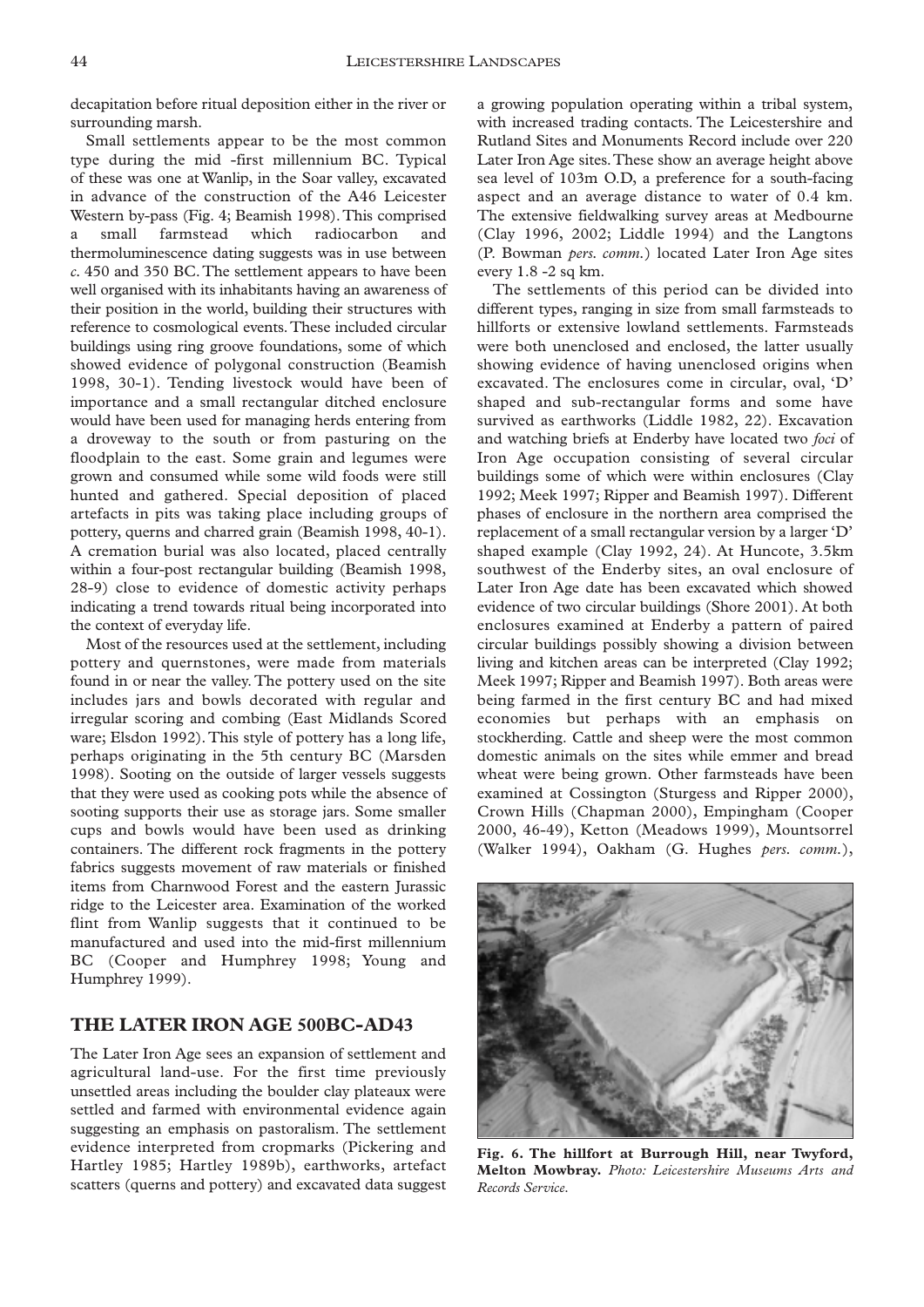Preston (Beamish 1997), Ridlington (Beamish 1997), Tixover (Beamish 1992) and Whitwell (Todd 1981).

Hillforts are known from Beacon Hill, Breedon on the Hill, Burrough Hill (Fig. 5) with other possibilities at Bringhurst, Life Hill and Robin a Tiptoe (Liddle 1982, 19-22). At Breedon the first phase of the defences appears to have been a freestanding palisade that was in turn replaced by a substantial rampart and ditch (Kenyon 1950, 26; Wacher 1964; 1977). Limited excavation around the entrance to Burrough Hill in the 1960's showed evidence of occupation continuing from the Iron Age into the Roman period (Liddle 1982, 22). A smaller sub-rectangular earthwork with a substantial bank and ditch system, covering *c.* 3 ha, previously thought to be a Roman camp at Ratby Bury has also produced Later Iron Age material (Liddle 1982, 26) and may be the equivalent of a lowland defended 'hillfort'.

In addition to the hillforts, characterised by their location and surrounding ditches and ramparts other larger 'agglomerated' settlements are increasingly being identified in the region. While the size of these settlements at any one time is uncertain, even when allowing for focus shift they would appear to have supported several family groups. Two sites have been excavated on higher glacial drift plateaux. Partial excavation of a series of rectangular cropmark enclosures at Normanton le Heath have revealed Late Iron-Age and Roman occupation over *c.* 9 ha. (Thorpe *et al.* 1994). This multi-phase settlement included evidence of changing land division and settlement including both circular and rectangular structures based around a northwest/southeast-aligned trackway. The rectangular buildings are of particular interests as they represent a type of construction not previously known in the midlands comprising both postholes and beam pads. Despite a lack of surviving environmental and economic information the settlement and field system do appear to have been primarily concerned with stock control. A rare find from this site is of a sword scabbard mouth (Fig. 6).

At Humberstone a large settlement, different phases of which extend over c. 8 ha., has been partially excavated on a boulder clay ridge. Here a sequence of different phases was discernible showing changing *foci* within the Later Iron Age (Charles *et al* 2000; J. Thomas *pers. comm.*). Evidence of over thirty circular buildings within different phases of settlement has been located, delineated by penannular drainage gullies and some showing evidence of foundation trenches. Most of these had entrances facing east.The excavation of the northern part of this settlement included some clear evidence of cereal processing with spelt the principal crop although hulled barley was also present (Pelling 2000). Four-post structures may have been for the storage of cereals while both saddle and rotary querns have been found on the site. Cattle bones indicated that the animals were being used for traction and for meat.Their wide variety of ages at death may suggest that they were kept for meat but not for dairying (Charles 2000).

An example of a larger agglomerated lowland

<u>Industrial and material antenders</u> <u>տպանիսպան</u> ապահայութ

**Fig. 7. A Late Iron Age copper alloy scabbard mouth from Normanton le Heath.** *Photo: Leicestershire Museums Arts and Records Service.*

settlement may be interpreted from Lockington where settlement and field systems, possibly linked by a trackway, have been identified. Originally located from aerial reconnaissance by Dr. J. K. St Joseph in 1960, along with a juxtaposed Roman villa, geophysical survey and trial trenching has shown this complex to extend over a 7 ha. area (Frere and St. Joseph 1979, 198-9; Clay 1985a; Ripper and Butler 1999).

At Leicester the development of the Roman and medieval town has meant that evidence of the Iron Age settlement has been severely truncated. A possible circular house was found at St Nicholas circle and pits and a burial was present at Blackfriars Street (Clay and Pollard 1994; Clay and Mellor 1985). Evidence of the extent of the settlement has depended on the distribution of Later Iron Age artefacts. These include pre-Roman imported pottery from Gaul, Italy and Spain represented by Arretine ware, Gallo-Belgic butt beakers and Terra Rubra/Terra Nigra ware (Clamp 1985; Pollard 1994). At Blackfriars Street fragments of flan trays may be evidence of coin manufacture. The distribution of Iron Age finds from Leicester, however, does suggest a large lowland settlement covering *c.* 8 ha. and the type of material would suggest a high status settlement with extensive trading links by the Roman conquest (Fig. 7; Clay 1985b). It was this settlement that was to become the *Civitas Capital* during the Roman occupation.

Evidence for the economy during the Later Iron Age depends on information from assemblages of animal bone and charred plant remains. Sheep/goat, cattle and pig were the most common domestic animals from bone assemblages at Breedon on the Hill, (Wacher 1964), Burrough Hill (Liddle 1982, 20), Humberstone (Charles 2000), Enderby (Gouldwell 1992) and Tixover (Baxter 1991). Cereals are consistently present from excavated sites, with spelt, barley and bread wheat type being the most common, although concentrations, despite extensive sampling, are usually low.Whether this reflects survival, past usage or a lower emphasis on cereal farming is unclear (Monckton 1995, 35). Grain rich deposits of processed cereals are known, however, from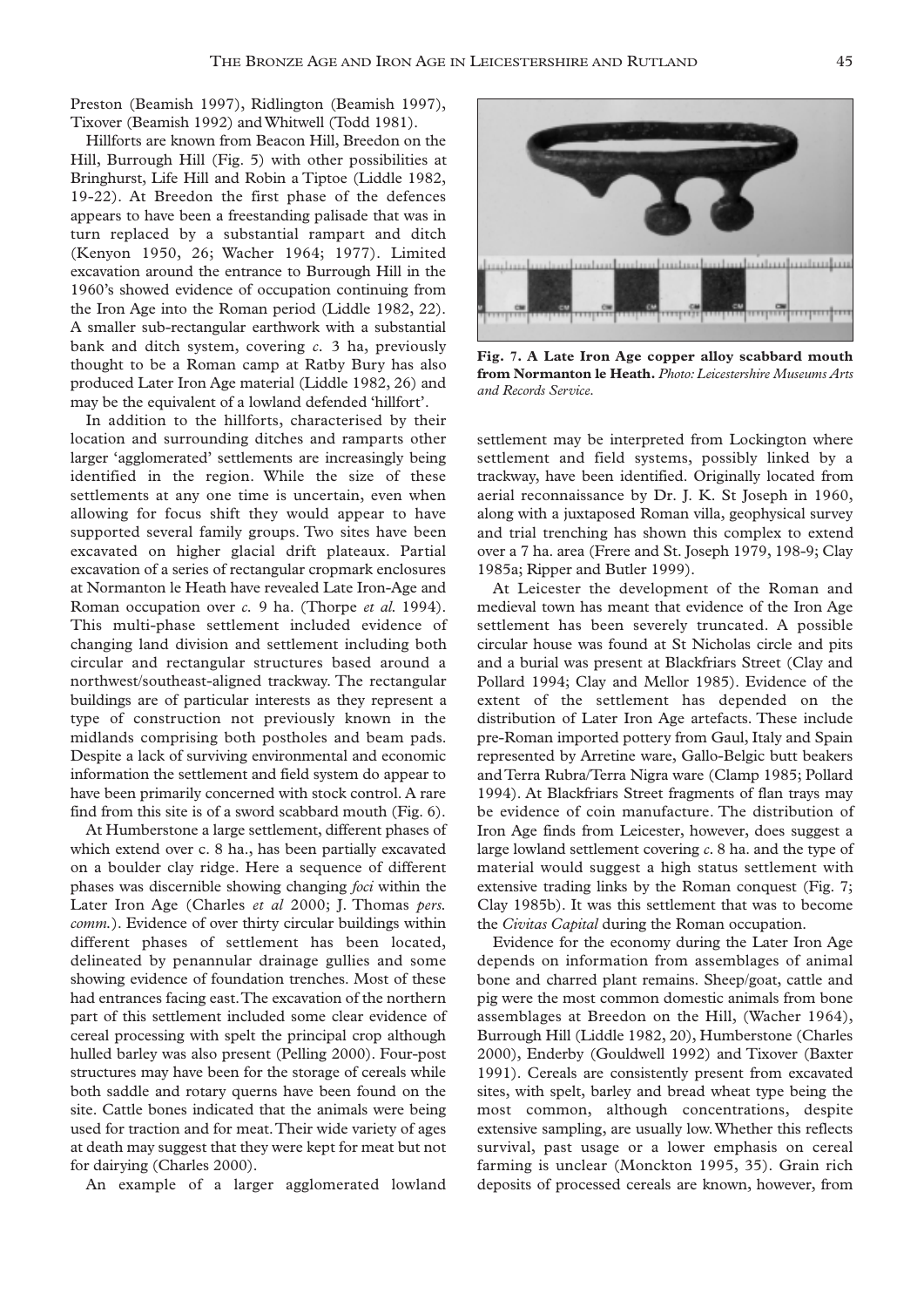Rushey Mead (Pollard 2001) and Humberstone (Pelling 2000). Excavations of the hillfort at Breedon on the Hill recovered over forty querns suggesting that cereal processing was taking place at this site (Liddle 1982, 19). Concentrations of querns were also located during the limited excavations at the hillfort at Burrough Hill (Liddle 1982, 20) while they were also present in smaller numbers at the settlements at Castle Donington (Gimbro Farm; Derrick 2000) Kirby Muxloe (Cooper 1994), Enderby (Clay 1992), Humberstone (Roe 2000) and Wanlip (Marsden 1998).

Later Iron Age cremation burials are known from Enderby (Meek 1997) and Market Harborough while crouched burials are present at Leicester (Blackfriars) and Rushey Mead (Clay 1985b, Pollard 2001). Disarticulated human bones in Later Iron Age deposits are also known from Humberstone (Boyle 2000), Leicester (Clay 1985b), Mountsorrel (Walker 1994) and Tixover (Beamish 1992). The presence of disarticulated human bones is known from other Iron Age sites and may have resulted from dispersal following excarnation (Carr and Knusel 1997).

#### **CONCLUSION**

By the Early Bronze Age, although settlement areas are difficult to detect, the results from surveys and the location of burials does suggest some expansion onto previously unexploited land together with the continued use of preferred locations many of which had also been occupied in the Mesolithic and Earlier Neolithic (see Beamish this volume). During the second millennium BC more permanent settlement with larger social groups may also be inferred, with some mobile stock herding to preferred seasonal pasturing areas. Longer maintenance of cleared land and more intensive 'short fallow' agriculture may also have taken place (Barrett 1994) with allocation of land for ritual and burial rites, sometimes respecting or re-using areas where communal monuments had been established in the Early Neolithic. The maintenance of cleared land suitable for cultivation would have increased the importance of certain areas to these groups. This might have been re-enforced by reverence of the groups' ancestors, who would have been seen as important in the establishment of their territories (Bradley 1984). Floodplain areas close to river and stream confluences are increasingly being recognised as possible ritual centres (Brown 2000).The importance of the Trent, and in particular the area between its confluences with the Derwent and Soar, as a focus of settlement, ritual and communication is evident.

By 1000 BC the economy of people living in the area now covered by Leicestershire and Rutland appears to have mainly involved stockherding cattle and sheep. Just as the unwooded early post-medieval landscape was dominated by grassland this would be how much of the landscape would have looked in the Late Bronze Age and such areas have been identified from pollen profiles

at Croft, Kirby Muxloe and Hemington. The increased use of metal tools would have seen more efficient and rapid forest clearance. However the more open landscape that was being created would also have seen an increase in soil erosion during this time that would have had a gradual yet significant impact on the landscape. The loose soil would have created hill wash, which would have entered streams and rivers and slowly changed the speed of river flow and the shape of valley slopes. The people living in this area of central England may also have had to adapt to a gradual deterioration in the climate although the effect would not have been as great as in areas at a higher altitude. This may have led to changes in where settlements were located but not necessarily a significant contraction of occupation. This period may have been characterised by more intensive farming of fewer locations with an emphasis on pastoralism, supporting a similar sized population as before but within a less dispersed settlement pattern. The landscape may have included shared 'outfield' pastureland with small-scale subsistence cereal production nearer to the living areas. Managed woodland may have formed part of the infield areas close to the settlements enabling ready access to this important resource. The communities may also have used seasonal upland or floodplain areas further afield.

More permanent settlements are constructed at this time, although the farming communities may still have moved their flocks between summer and wintering grounds. Some hilltop and ridge top settlements surrounded by defensive ditches and ramparts were constructed at this time including examples at Beacon Hill, Burrough Hill, Breedon Hill and Buddon Wood. The need for these defensive structures may reflect increasing land pressures leading to the establishment of territories and consequent conflicts between groups.

By the Later Iron Age settlement evidence for the region shows different tiers of Iron Age society. While the majority of settlement appears to have been farmsteads consisting of family or extended family groups the emergence of larger settlements, with larger populations and serving as centres for trade perhaps similar in size and function to medieval villages, is being recognised. In many ways these settlements were similar in size to the more visible hillforts without the hills or the defensive ditches and ramparts. Although hillforts may have had a specialised role, which need not always have meant that they were occupied at all times, the relationship between these and the larger lowland settlements is still unclear.

The Later Iron Age for Leicestershire and Rutland, therefore, saw significant changes with an increasing population and the beginnings of larger scale settlements. It also saw the emergence of Leicester as an important settlement, a status that it is still maintaining 2000 years later. By the time of the Roman conquest the settlement at Leicester was trading with the continent and manufacturing coins – in many ways showing affinities with 'towns'. Leicestershire and Rutland would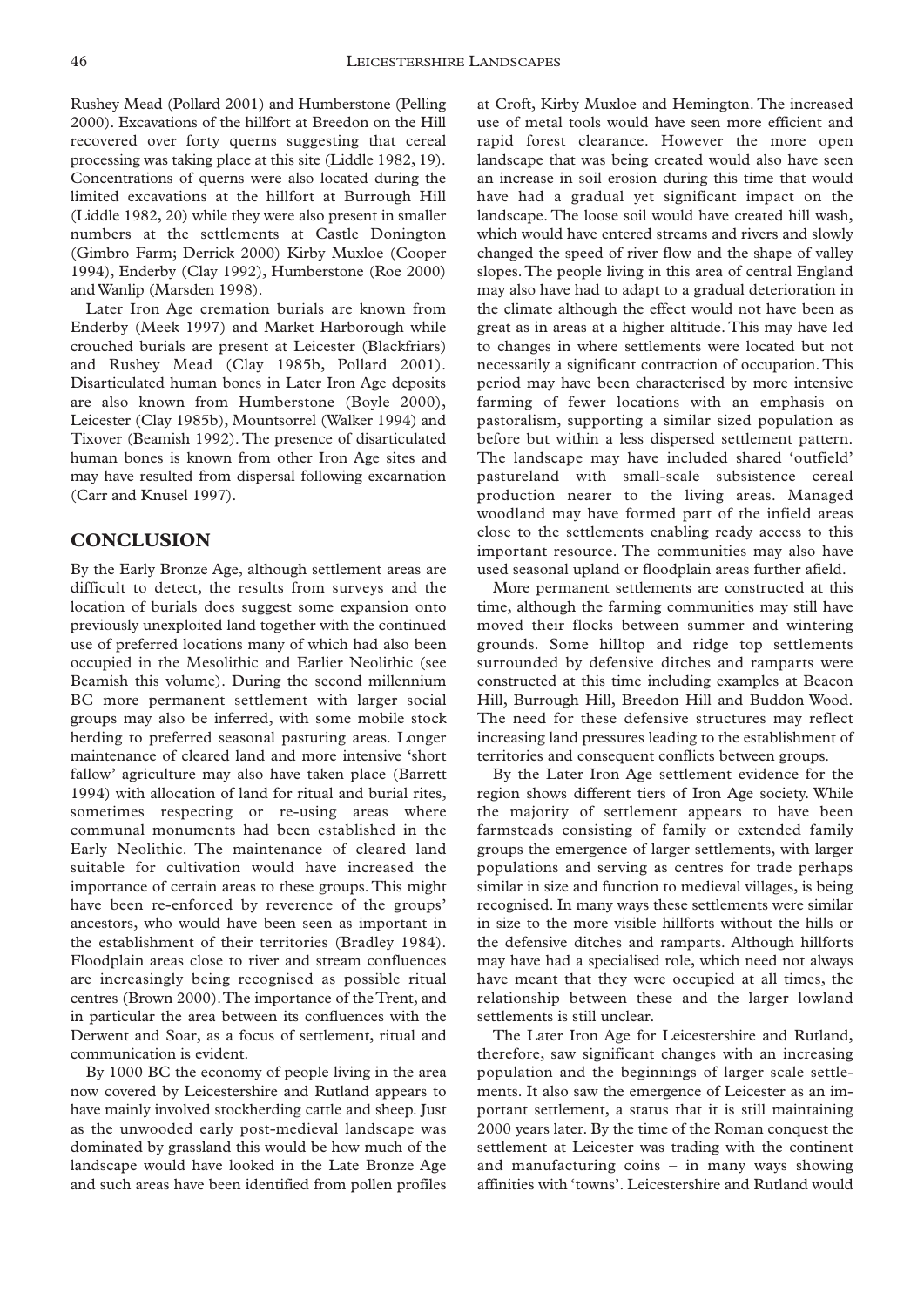

**Fig. 8. Reconstruction of Iron Age Leicester circa AD 30.** *Drawing by Sarah Geeves, courtesy of Leicestershire Museums Arts and Records Service.*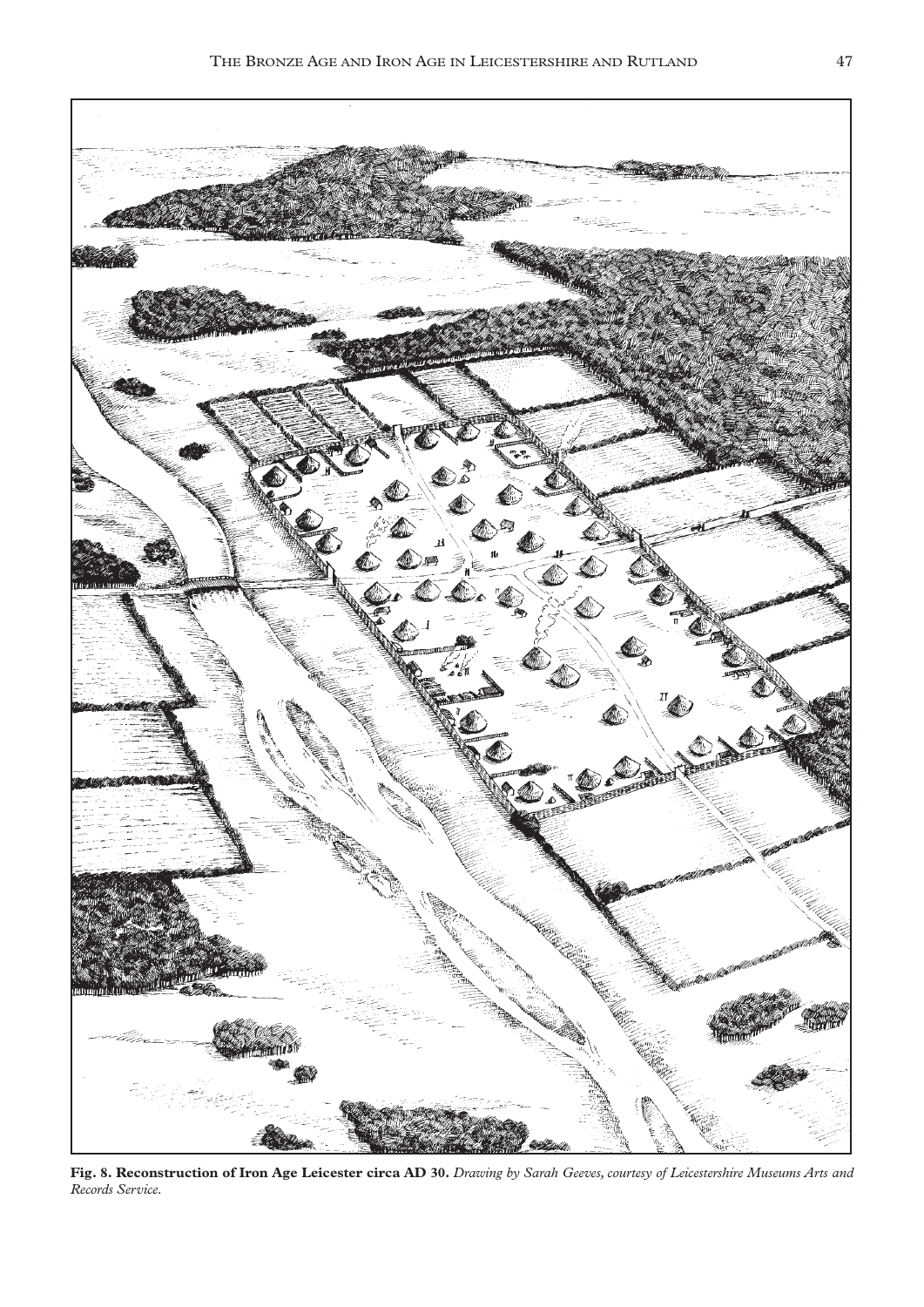have formed part of the southern extent of the tribe called the *Corieltauvi* (Tomlin 1983) and Leicester may have served as a tribal capital (although there are other contenders including Lincoln and Old Sleaford). To many Iron Age farmers in the smaller settlements, however, the *Corieltauvi* may have been a distant concept of occasional trading contact at the larger settlements having little impact on their own subsistence economies except in times of conflict.

In conclusion, community archaeology in Leicestershire and Rutland has helped to re-write the pre-history of the two counties - areas which have previously been thought to have seen little prehistoric settlement (e.g. Hoskins 1957). Research and fieldwork over the past 25 years has overturned this concept and shown that the area was occupied extensively and in some areas intensively during the second – first millennia BC. At the time of writing two more potentially very important Leicestershire Iron Age sites are being excavated by teams from University of Leicester Archaeological Services, one of which was found by a community archaeology group. The story of these fascinating periods of time continues.

#### **Acknowledgements**

Although the original paper presented at the conference in September 2001 was entitled the '1st millennium BC' this has been changed to also include the second millennium BC to fit better with the 'First farmers' paper (Beamish this volume). Much of the paper derives from a resource assessment prepared as a stage towards the preparation of a research framework for the East Midlands (Clay 1999, 2001). I would like to thank Matthew Beamish, Adrian Butler, Jon Coward, Lynden Cooper, Neil Finn, Simon James, Richard Knox, Peter Liddle, Pat Marsden, Jim Meek, Angela Monckton, Susan Ripper, Jeremy Taylor, John Thomas and Steve Willis for information and comment.

Without the contribution of community archaeology groups many of these Bronze Age and Iron Age sites would remain unknown. In particular I would like to mention Jack Ashby, Brian Burningham, Ian Hind the late Arthur Hurst, Bob Jarrett, the late Miss Edna Linford, Bob Trubshaw and Ken and Hazel Wallace. The contribution of Jim Pickering as an independent aerial archaeologist together with support from Terry Pearce and Fred Hartley has been invaluable in opening our eyes to the extent to which the Leicestershire and Rutland landscape was settled and exploited during these periods.

Finally I would like to pay tribute to Terry Pearce and Jean Mellor who had the original idea of local fieldwalking groups that has been developed so successfully over the past 25 years by Peter Liddle.

#### **References**

- Baxter, I., 1991 *The animal bone from Tixover, Rutland.* Leicestershire Museums Arts and Records Service. Unpublished archive report.
- Barrett, J.C., 1994 *Fragments from Antiquity:The archaeology of social life in Britain, 2900-1200BC.* Oxford: Blackwell.
- Beamish, M., 1992 'Archaeological excavations along the Anglian Water pipeline at Tixover, Rutland', *Trans. Leics. Archaeol. Hist. Soc.* **66**, 183.
- Beamish, M., 1997 'Wing to Whatborough, Excavations along the water pipeline (SK 89 02 to SK 77 05)', *Trans. Leics. Archaeol. Hist. Soc.* **71**, 99-101.
- Beamish, M., 1998. 'A Middle Iron Age site at Wanlip, Leicestershire', *Trans. Leics.Archaeol. Hist. Soc.* **72**, 1-91.
- Boyle, A., 2000 'The human remains', *in* B. Charles *et al.* 2000, 196- 197.
- Bradley, R., 1984 *The Social Foundations of British Prehistory: themes and variations in the archaeology of power.* London: Longman Group Ltd.
- Brown, A. G., 2000 'Floodplain Vegetation History: Clearings as Potential Ritual Spaces?', *in* A.S. Fairbairn (ed), *Plants in Neolithic Britain and Beyond.* Neolithic Studies Group Seminar Papers **5** Oxford: Oxbow Books, 49-62.
- Brown, A. G., forthcoming 'The Pollen' in L. Cooper, forthcoming. *The excavation of an Iron Age and Roman settlement at Kirby Muxloe, Leicestershire.*
- Carr, G., and Knusel, C., 1997 'The ritual framework of excarnation by exposure as the mortuary practice of the early and middle Iron Ages of central southern Britain', *in* A. Gwilt and C. Haselgrove (eds.) *Reconstructing Iron Age Societies. New Approaches to the British Iron Age,* Oxford: Oxbow Monograph **71**, 167-174.
- Chapman, S., 2000 'Crown Hills, General Hospital (SK 621 04)', *Trans. Leics.Archaeol. Hist. Soc.* **74**, 228-229.
- Charles, B. M., Parkinson, A., and Foreman, S., 2000. 'A Bronze Age ditch and Iron Age settlement at Elms Farm, Humberstone, Leicester', *Trans. Leics.Archaeol. Hist. Soc.* **74**, 113-222.
- Clamp, H., 1985 'The Late Iron Age and Romano-British pottery', *in* P. Clay, and J. E. Mellor, *Excavations in Bath Lane, Leicester.* Leicester: Leicestershire Museums, Art Galleries and Records Service Archaeological Report **10**, 41-58.
- Clarke, D. T-W, 1952 'Archaeology in Leicestershire 1939 1951', *Trans. Leics.Archaeol. Hist. Soc.* **28**, 17-47.
- Clay, P., 1981 *The excavation of two multi-phase barrows at Sproxton and Eaton, Leicestershire.* Leicester: Leicestershire Museums Art Galleries and Records Service Archaeological Report No. **2**.
- Clay, P., 1985a 'A survey of two cropmark sites at Lockington-Hemington, Leicestershire', *Trans. Leics. Archaeol. Hist. Soc.* **59**, 17-26.
- Clay, P., 1985b 'The Late Iron Age Settlement', *in* P. Clay, and J. E. Mellor, 29-31.
- Clay, P., 1989 'Out of the Unknown. Approaches to Prehistoric Archaeology in Leicestershire', *in* A. M. Gibson (ed.) *Midlands Prehistory.* Oxford: British Archaeological Report (British Series) **201**, 111-121.
- Clay, P., 1992 'An Iron Age Farmstead at Grove Farm, Enderby, Leicestershire', *Trans. Leics.Archaeol. Hist. Soc.* **66**, 1-82.
- Clay, P., 1996 *The exploitation of the East Midlands Claylands in later Prehistory.Aspects of settlement and land-use from the Mesolithic to the Iron Age.* University of Leicester unpublished Ph.D thesis.
- Clay , P., 1998 'Neolithic-Early Bronze Age pit circles and their environs at Burley Road, Oakham, Rutland', *Proceedings of the Prehistoric Society* **64**, 293-330.
- Clay, P, 1999 'The Neolithic and Bronze Age of Leicestershire and Rutland', *Trans. Leics.Archaeol. Hist. Soc.* **73**, 1-18.
- Clay, P., 2001 'Leicestershire and Rutland in the First Millennium BC', *Trans. Leics.Archaeol. Hist. Soc.* **75**, 1-18.
- Clay, P., 2002 *The Prehistory of the East Midlands Claylands.* Leicester: University of Leicester. Leicester Archaeology Monograph.
- Clay, P., and Mellor, J. E., 1985 *Excavations in Bath Lane, Leicester.* Leicester: Leicestershire Museums, Art Galleries and Records Service Archaeological Report **10**, 29-31.
- Clay, P., and Pollard, R., 1994. *Iron Age and Roman Occupation in the West Bridge Area, Leicester. Excavations 1962-1971.* Leicestershire Museums Arts and Records Service.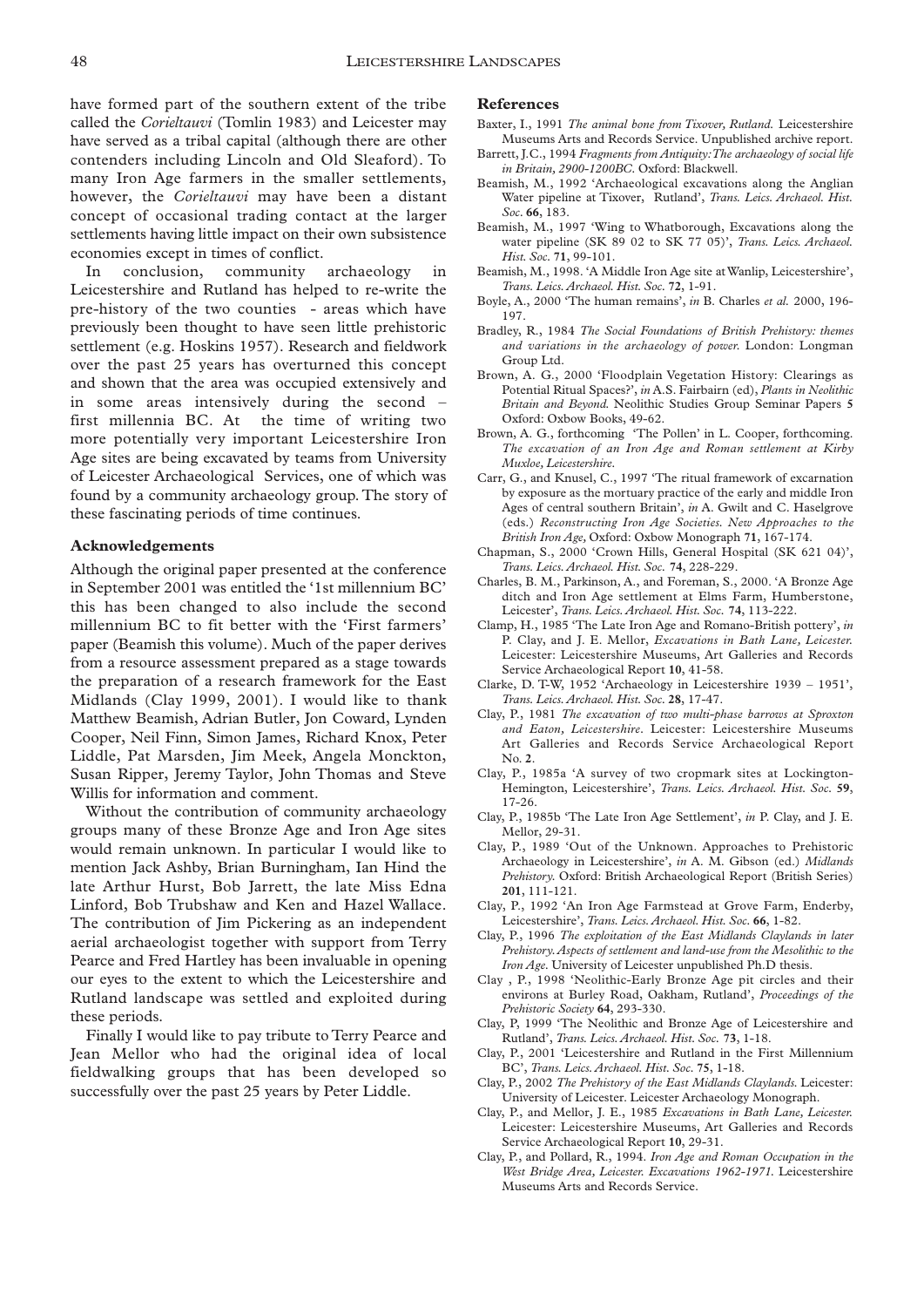- Clough, T. H. McK., 1979 'Bronze Age metalwork from Rutland', *in* C. Burgess and D. Coombs *Bronze Age Hoards – some finds old and new.* Oxford: British Archaeological Report (British Series) **67**, 117-135.
- Cooper, L., 1994 'Kirby Muxloe, A46 Leicester Western by-pass (SK 530 050)', *Trans. Leics.Archaeol. Hist. Soc.* **68**, 162-165.
- Cooper, L., and Humphrey, J., 1998 'The lithic material', *in* M. Beamish 1998, 63-74.
- Cooper, N.J., 2000 *The Archaeology of Rutland Water: Excavations at Empingham in the Gwash Valley, Rutland, 1967-73 and 1990.* Leicester Archaeology Monograph **6**. Leicester: University of Leicester.
- Cottrill, F., and Dunning, G. C., 1950 'Report on archaeological material from sites in Leicestershire and Northamptonshire', *Trans. Leics.Archaeol. Hist. Soc.* **25**, 43-58.
- Coward, J., and Ripper, S., 1999 'Castle Donington.Willow Farm (SK 445 288)', *Trans. Leics.Archaeol. Hist. Soc.* **72**, 162-165.
- Derrick, M., 2000 'Castle Donington, Gimbro Farm (SK 440 256)', *Trans. Leics.Archaeol. Hist. Soc.* **74**, 86.
- Elsdon, S. M., 1992 'East Midlands Scored Ware', *Trans. Leics. Archaeol. Hist. Soc.* **66**, 83-91.
- Frere, S. S., and St Joseph, J. K., 1979 *Roman Britain from the Air.* Cambridge: Cambridge University Press.
- Finn, N., 1998 'Melton Mowbray, Eye Kettleby, Leicester Road (SK 731 180)', *Trans. Leics.Archaeol. Hist. Soc.* **72**, 178.
- Gouldwell, A. J., 1992 'The Animal Bone', *in* P. Clay 1992, 58-69.
- Hartley, R. F., 1983 *The Medieval Earthworks of Rutland.* Leicester: Leicestershire Museums, Art Galleries and Records Service Archaeological Report No. **7**.
- Hartley, R. F., 1984 *The Medieval Earthworks of North-West Leicestershire.* Leicester: Leicestershire Museums, Art Galleries and Records Service Archaeological Report No. **8**.
- Hartley, R. F., 1987 *The Medieval Earthworks of North-East Leicestershire.* Leicester: Leicestershire Museums, Art Galleries and Records Service Archaeological Report **88**.
- Hartley, R. F., 1989a *The Medieval Earthworks of Central Leicestershire.* Leicester: Leicestershire Museums, Arts and Records Service Archaeological Report **103**.
- Hartley, R. F., 1989b 'Aerial archaeology in Leicestershire', *in* A. Gibson (ed) *Midlands Prehistory.* Oxford: British Archaeological Report (British Series) **204**, 95- 105.
- Haselgrove, C., 1999 'Iron Age Societies in central Britain: retrospect and prospect', *in* B. Bevan (ed), *Northern Exposure: interpretative devolution and the Iron Ages in Britain.* Leicester: University of Leicester Archaeology Monograph No.**4**, 253-278.
- Herrick, W. P., 1866 'Beacon Hill', *Transactions of the Leicestershire Architectural and Archaeological Society* **1**, 168.
- Hill, J. D., 1989 'Rethinking the Iron Age', *Scottish Archaeological Review* **6**, 16-24.
- Hill, J. D., 1995 *Ritual and rubbish in the Iron Age of Wessex.* Oxford: BAR (British Series) **242**.
- Hodder, M.A., and Barfield, L.H., 1990 *Burnt Mounds and Hot Stones.* Papers from the Second International Burnt Mound Conference, Sandwell.
- Hoskins,W. G., 1957 *Leicestershire:An illustrated Essay on the History of the landscape.* London: Hodder and Stoughton.
- Hughes, G., 2000 *The Lockington Gold hoard. An Earlier Bronze Age barrow cemetery at Lockington, Leicestershire.* Oxford: Oxbow Books.
- Jackson D., and Denham, V., forthcoming. 'The Iron Age pottery', *in* S. J. Parry, *The Raunds Area Survey. An archaeological study of the landscape at Raunds, Northamptonshire 1985-93.*
- Kenyon, K. M., 1948 *Excavations at the Jewry Wall Site, Leicester.* London: Report of the Research Committee for the Society of Antiquaries of London.
- Kenyon, K., 1950 'Excavations at Breedon on the Hill', *Trans. Leics. Archaeol. Hist. Soc.* **26**, 37-82.
- Liddle, P., 1982 *Leicestershire Archaeology The present state of knowledge, Volume 1 to the end of the Roman Period.* Leicester: Leicestershire Museums Art Galleries and Records Service Archaeological Report **4**.
- Liddle, P., 1994 'The Medbourne Area Survey' *in* M. Parker Pearson and R.T .Schadla-Hall (eds), 34-36.
- Mackie, D., 1993 'Prehistoric ditch systems at Ketton and Tixover,

Rutland', *Trans. Leics.Archaeol. Hist. Soc.* **67**, 1-15.

- Marsden, P., 1998 'The prehistoric pottery', *in* M. Beamish 1998, 44-62.
- Meadows, I., 1999 'Ketton Quarry (SK 969 056)', *Trans. Leics. Archaeol. Hist. Soc.* **73**, 119-122.
- Meek J. E., 1995 'Lockington. Derwent Valley Aqueduct Scheme (SK 467 291)', *Trans. Leics.Archaeol. Hist. Soc.* **59**, 116-117.
- Meek, J. E., 1997 'Enderby (SP 550 999)', *Trans. Leics. Archaeol. Hist. Soc.* **71**, 88-90.
- Meek J., 2000 'Site V features' *in* G. Hughes 2000, 17.
- Monckton, A., 1995 'Environmental Archaeology in Leicestershire', *Trans. Leics.Archaeol. Hist. Soc.* **69**, 32-41.
- Nichols, J., 1804 *History and Antiquities of the County of Leicester* **3** *pt. 2*. Reprint 1971.Wakefield: SR Publishers.
- O'Brien, C. F., 1976 'Excavation at Cossington an interim note' *in* A. D. McWhirr, 'Archaeology in Leicestershire and Rutland' *Trans. Leics.Archaeol. Hist. Soc.* **51**, 56-7.
- Parker Pearson, M., and Schadla-Hall R.T., (eds.) 1994 *Looking at the Land. Archaeological Landscapes in Eastern England - Recent Work and Future Directions.* Leicester: Leicestershire Museums, Art Galleries and Records Service.
- Parry, S. J., 1994 'The Raunds Area Project Survey', *in* M. Parker Pearson and R.T. Schadla-Hall (eds), 36-42.
- Parry, S. J., forthcoming *The Raunds Area Survey. An archaeological study of the landscape of Raunds, Northamptonshire 1985-92.*
- Pelling, R., 2000 'The charred and mineralised plant remains', *in* B. M. Charles et al. 2000, 207-213.
- Pickering, J., 1989 'Discovering the Prehistoric Midlands', *in* A. Gibson (ed), *Midlands Prehistory,* 106-110. Oxford: BAR (British Series) **204**.
- Pickering, J., and Hartley, R. F., 1986 *Past Worlds in a Landscape.* Leicester: Leicestershire Museums Art Galleries and Records Service.
- Pollard, R., 1994 'The Late Iron Age and Roman pottery', *in* P. Clay and R. Pollard 1994, 51-114.
- Pollard, R., 2001 'An Iron Age Inhumation Burial from Rushey Mead Leicester', *Trans. Leics.Archaeol. Hist. Soc.* **75**, 20-35.
- Posnansky, N., 1955 'The Excavation of a Bronze Age round barrow at Lockington, Leicestershire', *Trans. Leics. Archaeol. Hist. Soc.* **31**, 17-29.
- Powell, T. G. E., 1948 'A Late Bronze Age Hoard from Welby, Leicestershire', *Archaeological Journal* **105**, 27-47.
- Powell,T. G. E., 1950 'Notes on the Bronze Age in the East Midlands', *Proceedings of the Prehistoric Society* **37.1**, 65-77.
- Riley, D. N., 1980 *Early landscape from the air: studies of crop marks in South Yorkshire and North Nottinghamshire.* Sheffield: University of Sheffield, Department of Prehistory and Archaeology.
- Ripper, S., 1997 'Birstall (SK 605 101)', *Trans. Leics. Archaeol. Hist. Soc.* **71**, 87-88.
- Ripper, S., and Beamish, M., 1997 'Enderby, Grove Park (SP 550 000)', *Trans. Leics.Archaeol. Hist. Soc.* **71**, 113.
- Ripper, S., and Butler, A., 1999 'Warren Farm, Lockington (SK 477 296 and SK 466 293)', *Trans. Leics. Archaeol. Hist. Soc.* **73**, 101-104.
- Roe, F., 2000 'The worked stone', *in* B. M. Charles *et al* 2000, 188-189.
- Rosseff, R., Hughes, G., Smith. D., Butler, S., Monckton A., forthcoming *Environmental Evidence from Croft, Leicestershire.*
- Shore, M., 2001 'Huncote, Forest Road (SP 516 985)', *Transactions of the Leicestershire Archaeological and Historical Society* **75**, 144-145.
- Stirland, A., 1981 'The human bones' *in* P. Clay 1981, 17-19.
- Sturgess, J., and Ripper, S., 2000 'Cossington, Platts Lane (SK 601 133)', *Trans. Leics.Archaeol. Hist. Soc.* **74**, 237.
- Taylor, J., 1996 *Iron Age and Roman Landscapes in the East Midlands:A Case Study in Integrated Survey.* Unpublished PhD thesis, University of Durham.
- Thomas, J., 1997 'Land, kinship relations and the rise of enclosed settlements in 1st millennium BC Britain', *Oxford Journal of Archaeology* **16.2**, 211-218.
- Thorpe, R., Sharman, J., and Clay, P., 1994 'An Iron Age and Romano-British Enclosure System at Normanton le Heath, Leicestershire', *Trans. Leics. Archaeol. Hist. Soc.* **70**, 1-63.